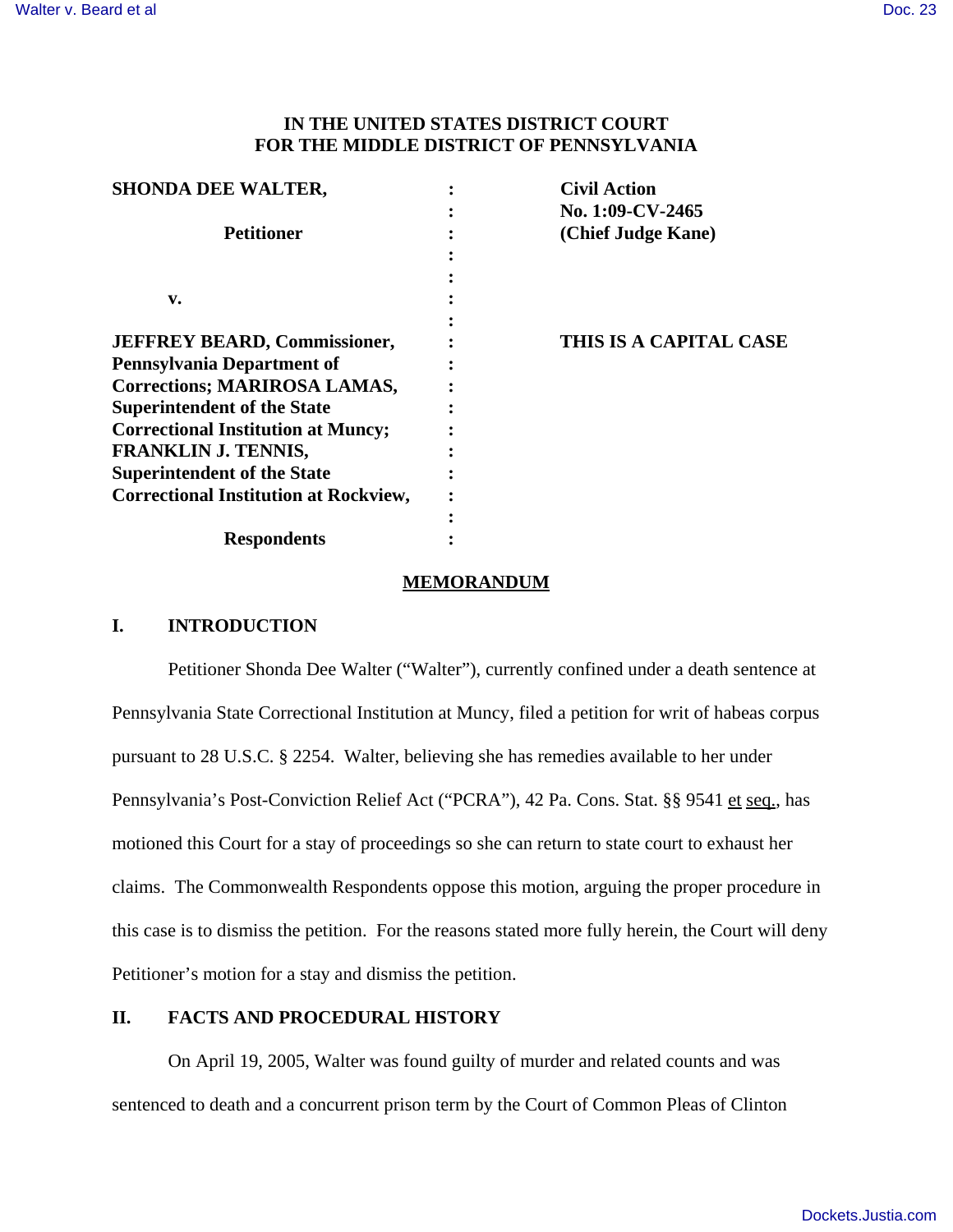County. Commonwealth v. Walter, No. 179-03 (Clinton County, Crim. Div.). The charges arose from the 2003 murder of James Sementelli in his Lock Haven home. Walter's conviction and sentence of death were affirmed on March 20, 2009. Commonwealth v. Walter, 966 A.2d 560 (Pa. 2009). She filed a timely petition for certiorari review which was denied on November 30, 2009. Walter v. Pennsylvania, 130 S. Ct. 743 (2009).

Prior to commencing her state post-conviction proceedings, Walter then filed a motion with this Court for leave to proceed in forma pauperis and for appointment of federal habeas corpus counsel on December 15, 2009. (Doc. No. 1.) On March 15, 2010, this Court issued a memorandum and order granting Walter's motion and setting a schedule for this case. (Doc. No. 7.) For the first time, on March 19, 2010, Walter filed a pro se petition for PCRA relief in the Common Pleas Court of Clinton County. On March 4, 2011, after several extensions of time, Walter filed a motion to correct the caption (Doc. No. 16); a motion to exceed the page limitation in accordance with Local Rule 83.32.2(D) (Doc. No. 17); and her petition for writ of habeas corpus (Doc. No. 18). Walter also filed a motion to stay the federal proceedings to permit her time to exhaust her claims in state court. (Doc. No. 19.) Walter's supporting brief readily admits that she must return to the state court to exhaust her claims or waive them. (Doc. No. 20.) Walter claims that dismissal would jeopardize the timeliness of a collateral attack on her federal claims and therefore requests a stay.  $(\underline{Id.})$ 

### **III. DISCUSSION**

#### **A. Statutory Framework**

A district court is authorized to "entertain an application for a writ of habeas corpus in behalf of a person in custody pursuant to the judgment of a State court only on the ground that he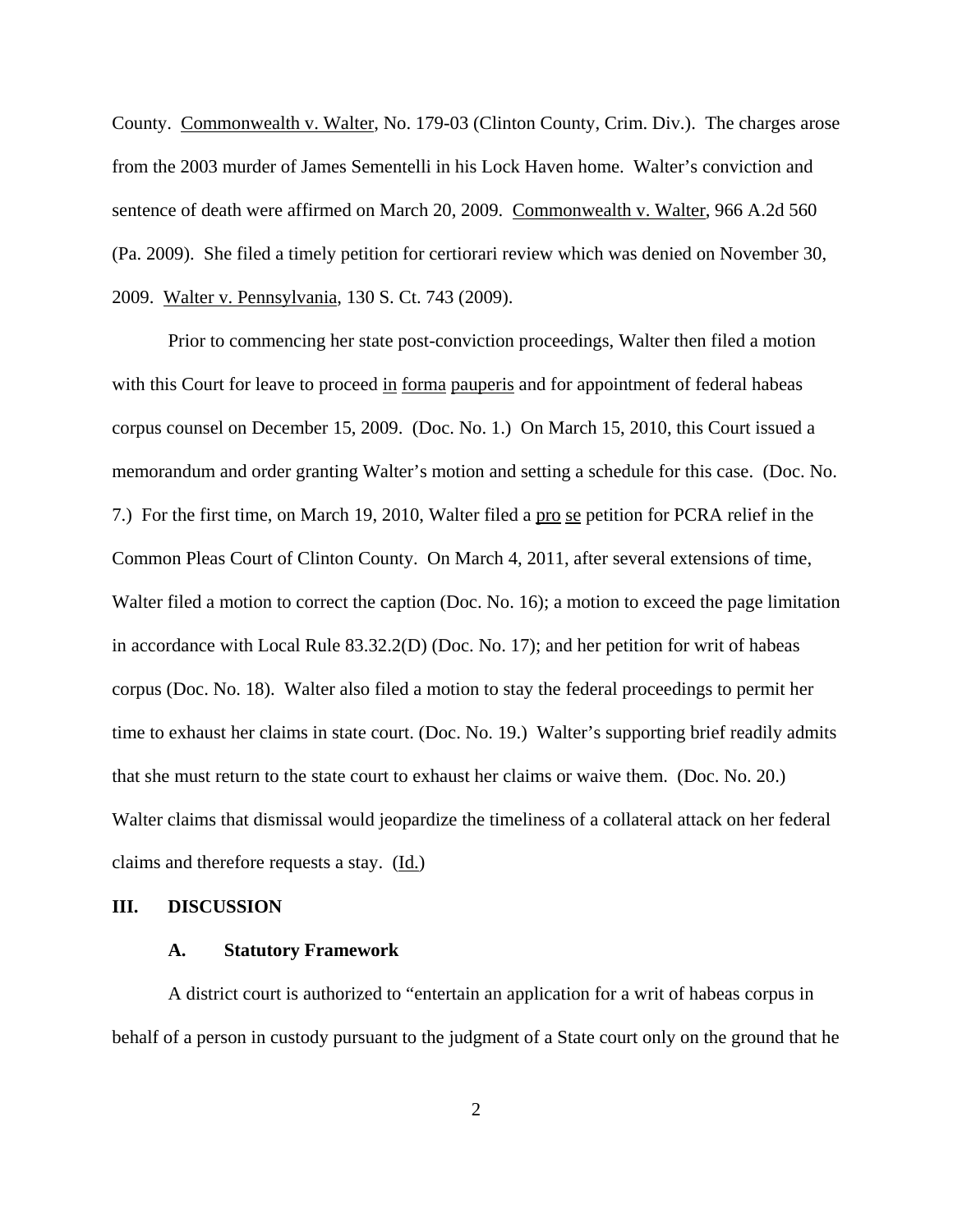is in custody in violation of the Constitution or laws or treaties of the United States." 28 U.S.C. § 2254(a). A petition for writ of habeas corpus is the exclusive federal remedy for a state prisoner challenging the very fact or duration of his or her confinement. Preiser v. Rodriguez, 411 U.S. 475, 499 (1973).

A petitioner filing for relief under the federal Antiterrorism and Effective Death Penalty Act of 1996 ("AEDPA"), must generally comply with the exhaustion requirement of 28 U.S.C. §  $2254(b)(1)(A)$ , before a federal court can consider the merits of his habeas corpus petition. Pursuant to  $\S 2254(b)(1)(A)$ , the petitioner must give the state courts an opportunity to review her allegations of error before seeking relief in federal court. Baldwin v. Reese, 541 U.S. 27, 29 (2004). "An applicant shall not be deemed to have exhausted the remedies available in the courts of the State, within the meaning of this section, if he has the right under the law of the State to raise, by any available procedure, the question presented." 28 U.S.C. § 2254(c); <u>see also</u> Rose v. Lundy, 455 U.S. 509, 518-19 (1982) (finding that before a federal court can adjudicate claims under habeas corpus, interests of comity and federalism dictate that the state courts must have the first opportunity to decide a petitioner's claims).

The AEDPA also establishes a one-year statute of limitations for filing a federal habeas corpus petition. 28 U.S.C. § 2244(d)(1); Wilson v. Beard, 426 F.3d 653, 659 (3d Cir. 2005). This one-year period runs from the date on which the judgment became final by the conclusion of direct review or when the time for seeking certiorari review expires. 28 U.S.C. §  $2244(d)(1)(A)$ ; Clay v. United States, 537 U.S. 522, 525 (2003). The one-year limitations period is tolled, however, while a properly filed application for state post-conviction or other collateral review is pending. 28 U.S.C.  $\S$  2244(d)(2); <u>see also Pace v. DiGuglielmo</u>, 544 U.S. 408 (2005).

3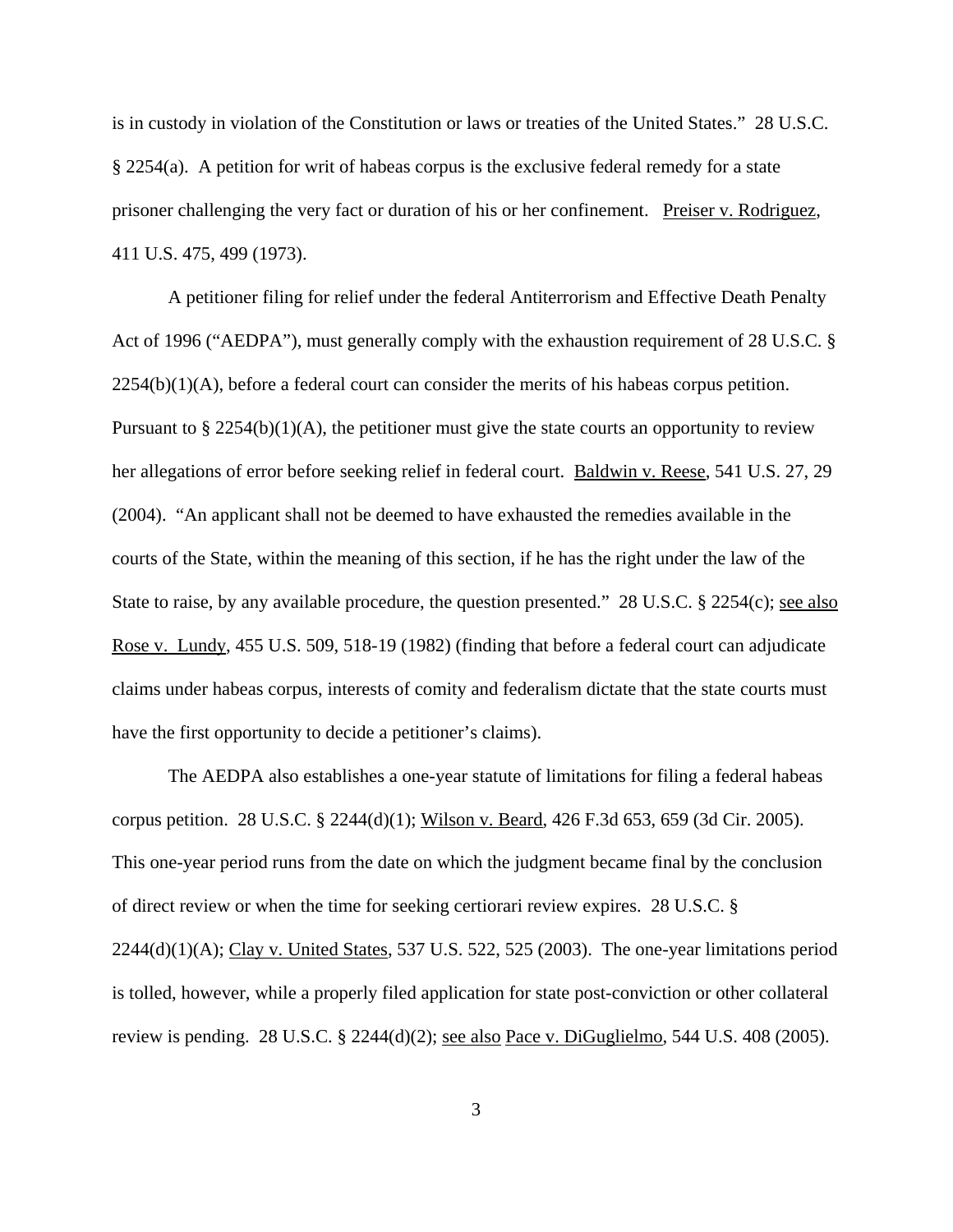Under Pennsylvania's Post Conviction Relief Act, a petitioner must file for PCRA relief within one year of the date the judgment becomes final. 42 Pa. Cons. Stat. § 9545(b)(1). For purposes of the PCRA, a judgment becomes final at the conclusion of direct review, including discretionary review in the United States Supreme Court and the Pennsylvania Supreme Court, or at the expiration of time for seeking such review. Id.  $\S 9545(b)(3)$ .

### **B. Walter's Petition**

In the instant case, Walter filed her federal habeas petition prior to seeking any state postconviction relief. Accordingly, Walter argues a stay should be entered in this case so she may exhaust her state claims without risk of the statute of limitations running on her federal claims. See Heleva v. Brooks, 581 F.3d 187 (3d Cir. 2009) (permitting stays of AEDPA petitions presenting unexhausted claims). Although courts have routinely entered stays to permit petitioners to exhaust state post-conviction proceedings, the Supreme Court has recognized that:

> Stay and abeyance, if employed too frequently, has the potential to undermine [the AEDPA's] purpose. Staying a federal habeas petition frustrates AEDPA's objective of encouraging finality by allowing a petitioner to delay the resolution of the federal proceedings. It also undermines AEDPA's goal of streamlining federal habeas proceedings by decreasing a petitioner's incentive to exhaust all his claims in state court prior to filing his federal petition.

Rhines v. Weber, 544 U.S. 269, 277 (2005). Accordingly, stays of federal habeas petitions pending the exhaustion of state remedies are available only where: (1) the petitioner has shown good cause for failing to exhaust his claims first in state court; (2) his unexhausted claims are potentially meritorious; and (3) the petitioner has not engaged in intentionally dilatory litigation tactics. Rhines, 544 U.S. at 277-278; Heleva, 581 F.3d at 190.

Unlike Rhines and Heleva, in the case at bar, there is little concern that declining to enter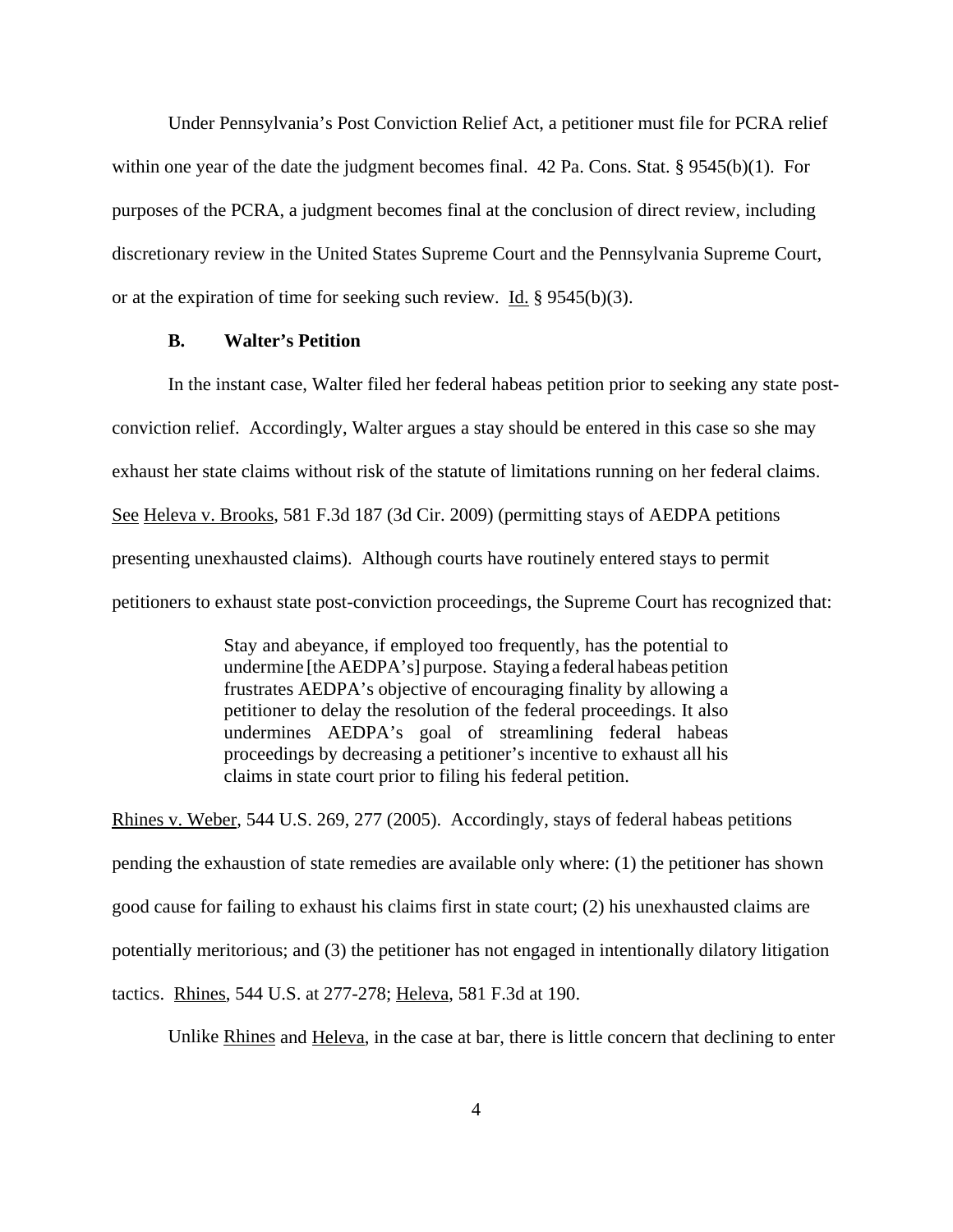a stay in this matter will in any way prejudice Walter's ability to seek federal habeas relief. The statute of limitations on Walter's federal and state post-conviction proceedings began to run on November 30, 2009. On March 19, 2010, just 109 days later, Walter filed a pro se petition for PCRA relief in the Court of Common Pleas, Clinton County, Pennsylvania. This petition tolled the one-year limitation period for Walter's AEDPA claims. 28 U.S.C. § 2244(d)(2). Therefore, once Walter exhausts her claims through the PCRA process, she will have 256 days remaining on her one-year limitation period in which to file a timely habeas petition. Because there is no real danger that failing to stay the proceedings on Walter's federal petition will result in her federal claims becoming time barred, entering a stay in this matter is not warranted. See, e.g., Cummings v. Beard, No. 09-cv-4033, 2011 U.S. Dist. LEXIS 7638, at \*2-3 n.1 (E.D. Pa. Jan. 25, 2011) (concluding that where petitioner would have 248 days to file a timely habeas petition a stay under Rhines or Heleva was not warranted).

#### **IV. CONCLUSION**

Because Walter will have ample time to return to this Court after she exhausts her state collateral claims, she has failed to satisfy the good cause requirement under Rhines. Finding that Walter has failed to show good cause for the stay and abeyance as delineated in Rhine, Walter's motion for a stay (Doc. No. 19) will be denied. Walter's petition for writ of habeas corpus will be dismissed without prejudice. Because Walter's case will be dismissed, her motion to amend or correct the caption (Doc. No. 16) will be deemed moot. If Walter returns to this Court, she will have the opportunity to identify the respondents that are in office at that time. Further, because Walter's petition will be dismissed, her motion to exceed the page limitation (Doc. No.

5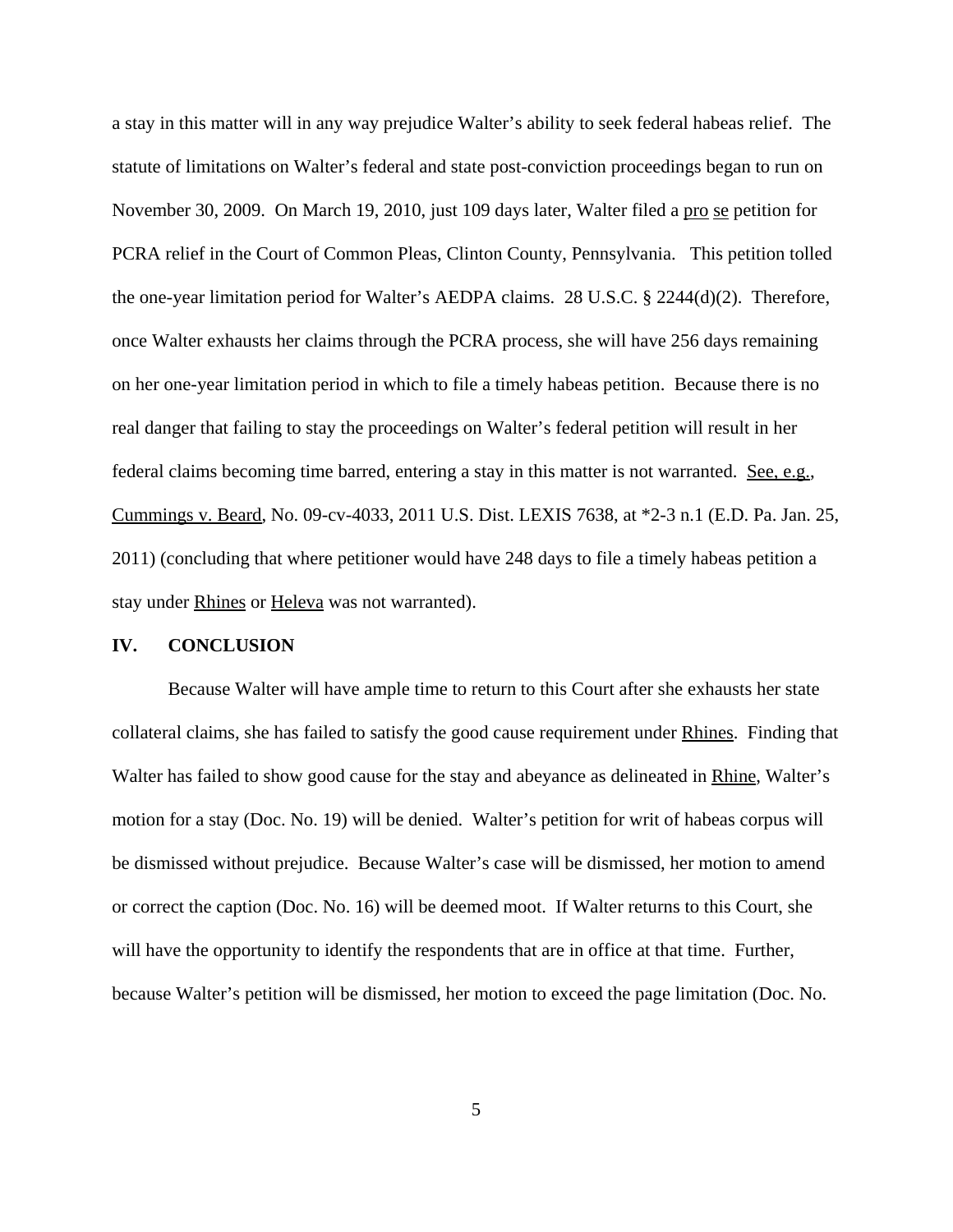17) will be deemed moot. A certificate of appealability will be denied.<sup>1</sup> An order consistent with this memorandum follows.

<sup>&</sup>lt;sup>1</sup> A certificate of appealability may issue only upon "a substantial showing of the denial of a constitutional right." 28 U.S.C. § 2253(c)(2). A habeas petitioner must "demonstrate that reasonable jurists would find the district court's assessment of the constitutional claims debatable or wrong." Slack v. McDaniel, 529 U.S. 473, 484 (2000); Lambert v. Blackwell, 387 F.3d 210, 230 (3d Cir. 2004). There is no cause to issue a certificate in this action.